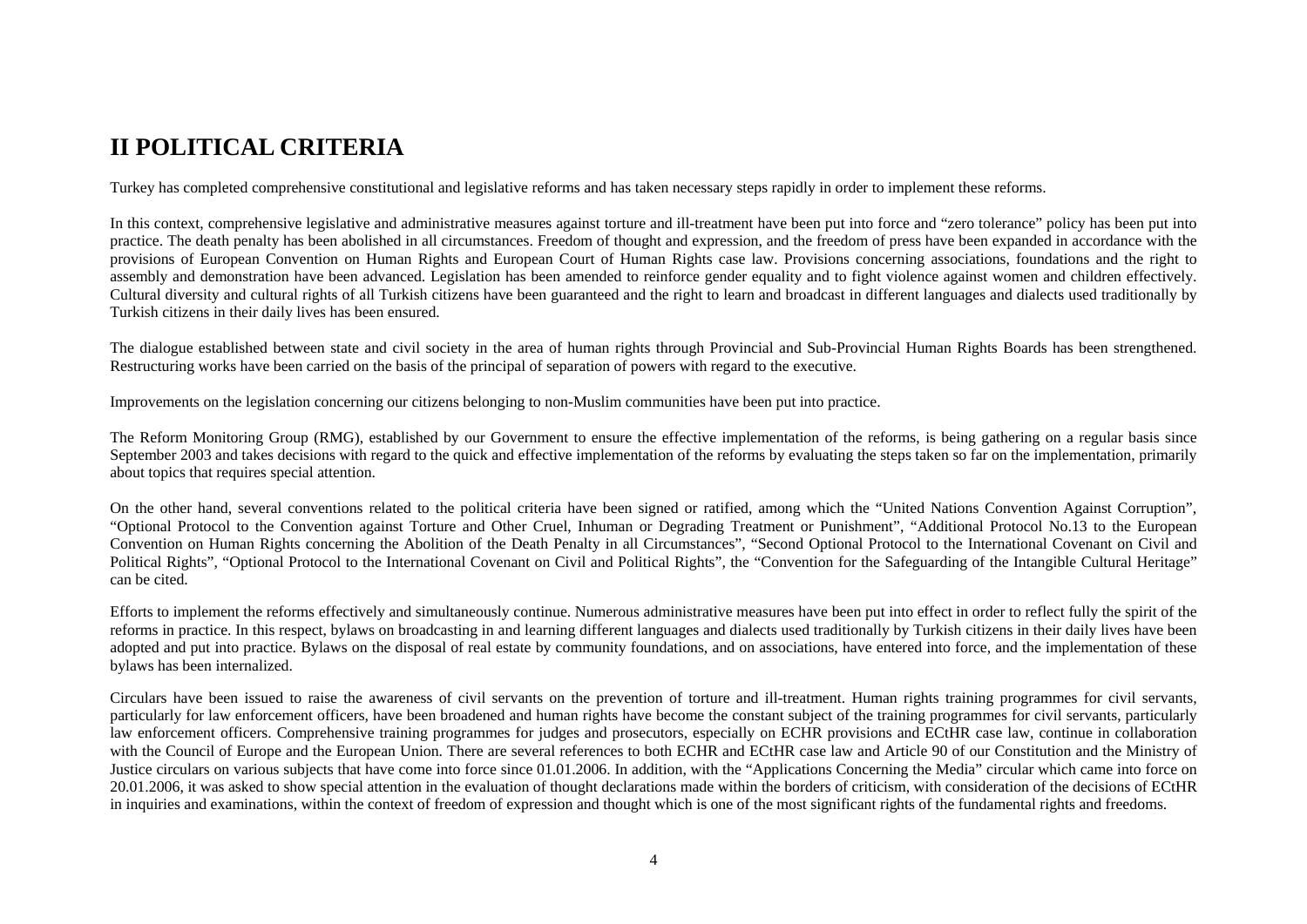Solid progress, in parallel to the reforms, has been made in all these areas in practice. The Turkish Grand National Assembly EU Harmonization Commission continues to play an effective role in the legislative harmonisation process.

While the complete redrafting of all basic legislation is a long-term legislative process, many basic laws such as "Turkish Penal Code", "Criminal Procedural Code", "Press Law", "Zoning Law", "Law on Foundations", "Law of Associations", "Special Provincial Administration Law", the "Law on Turkish Radio and Television" and "Municipality Law" are renewed in this process. The Government aims at carrying on the works of renewing the basic legislation as a whole in the next term. In the context of harmonisation works, the reform process will continue with the enactment of the "Draft Law on Union of Judges and Prosecutors", "Civil Procedure Draft Law", "Draft Law on Court of Audits". "Law Amending the Law on Establishment and Legal Procedures of Military Courts" has already come into force.

Our Government is resolved to complete legislation referred to under the various headings below. The Government has full commitment to improve the effectiveness of all reforms made with regard to fundamental rights and freedoms, democracy, rule of law, human rights, protection of and respect to minorities in practice and to urgently implement the necessary complementary legal provisions.

Turkey has now mainly entered in the period of improving implementation of reforms realized mainly on the field of political criteria and reinforcement of ongoing mentality transformation.

#### **1 Functionality of Public Administration**

In order to achieve a transparent and effective administrative system, work for the adoption of Law on General Administrative Procedures will continue. In this context the Law on Administrative Legal Procedures will also be amended.

A fully effective Ombudsman Institution will be established.

Within the scope of the fight against corruption, the Prime Ministry Inspection Board, which carries out the secretariat work for the "Commission on Improving Transparency" in Turkey and Enhancing Good Governance in Public Sector" continues effectively its works on improving transparency and enhancing good governance, and ensuring coordination among institutions fighting against corruption and development of strategy on the fight against corruption.

The Board of Ethics has been established by Law on the Establishment of the Board of Ethics of the Public Officials and Amending Some Relevant Laws in order to determine code of ethical conduct to be respected by public servants such as transparency, neutrality, honesty, accountability, safeguarding public interest and to supervise the implementation. The Board of Ethics for the Public Officials continues its works effectively.

The comprehensive works launched on modules including special audit techniques prepared by Ministry of Finance Board of Audit and fight against corruption and informal economy will continue.

Works on the "Draft Law on the Establishment of a Political Ethics Commission and Amending Various Laws" will be completed rapidly and the Draft Law will be forwarded to the Parliament In the framework of the Draft, determination of the code of conduct such as transparency, impartiality, honesty, accountability and considering public interests for the members of the Turkish Grand National Assembly and for the members of the Cabinet and the establishment of a Political Ethics Commission in the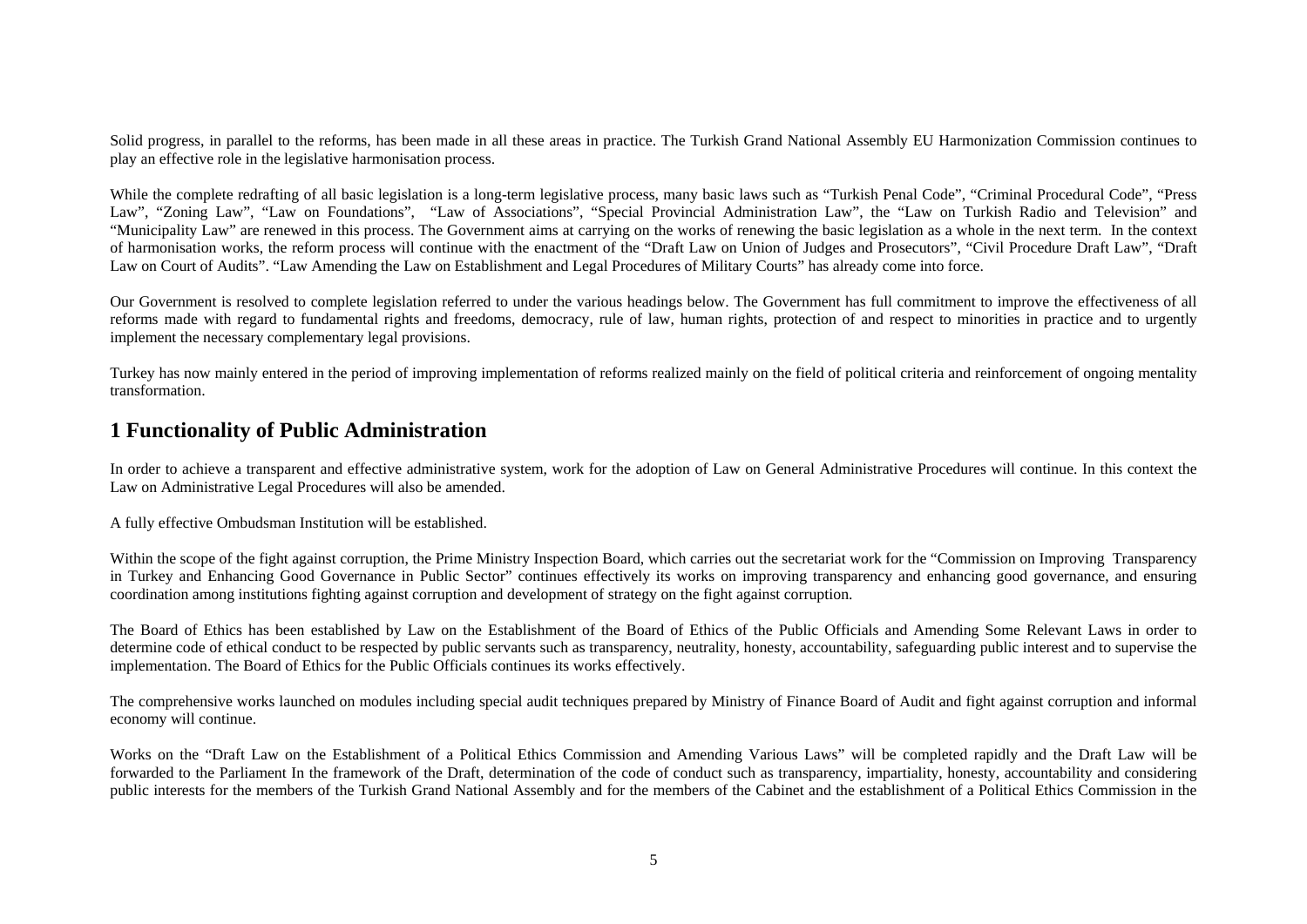TGNA to increase the efficiency in the implementation of the political ethics regulation, have been anticipated. The tasks, authorization, working procedure and principles of the Commission will be regulated in accordance with the principles of clean politics and transparency. Moreover, the Draft comprises regulations on political ethics and statements regarding the amendments on the Law on Corruption and Bribery and on Law on Informing of Assets in line with the Turkish Penal Code Law No: 5237, dated 01.06.2005.

Works on the restructuring of the Prime Ministry Human Rights Presidency in the framework of Paris Principles will be concluded.

National Task Force that was established with the participation of representatives of the relevant public institutions to implement the provisions of OECD Convention on Combating Bribery of Foreign Public Officials in International Business Transactions and the 1997 Revised Recommendation will effectively continue its works in coordination of Ministry of Justice

Efforts to fulfil the recommendations of First and Second Round Evaluation Report on Turkey of The Council of Europe's Group of States against Corruption (GRECO) will continue in an effective way.

Ongoing efforts to provide conformity with the practices in the European countries regarding legislations on political parties and financing of politics will be carried on. Within this framework, works regarding the "Draft Law on the Amendment of Fundamental Principles for Elections and Electoral Rolls" will be completed rapidly and will be forwarded to the Parliament.

Effective implementation of the legislation regarding the restructuring of the central administration and transferring authority to the local administrations in an effective way, adopted earlier, will continue. In this framework, "Municipality Law", "Metropolitan Municipality Law", "Law on Special Provincial Administration", "Law on Local Authority Associations", and "Law on Share Given to Special Provincial Administration and Municipalities from General Budget Tax Revenues" have already been enacted.

Studies on Public Personnel Reform will continue.

Providing internal security services by professional and specialized law enforcement units under the check and supervision of the Government within the framework of "rule of law", "human rights and freedoms", in line with the policies that will be determined by the Government, is the core principal. In the same context, the provisions in the legislation and implementation preventing the coordination of internal security management and the tasks, competences and responsibilities of civilian authority regarding the internal security will be amended.

#### **2 Civil - Military Relations**

The role of the National Security Council (NSC) as an advisory body has been redefined with the amendments on the Constitution and the related laws. The effective implementation of these reforms realized and in this framework, preparation of national security strategy and its implementation under the responsibility of the Government will continue.

In accordance with the amended Article 160 of the Constitution, all incomes, expenditures and state properties of Turkish Armed Forces is subject to the audit of Court of Audits. New Draft Law on Court of Audits, prepared in the previous legislative period, includes two articles in order to fulfil all the technical regulations related to its implementation.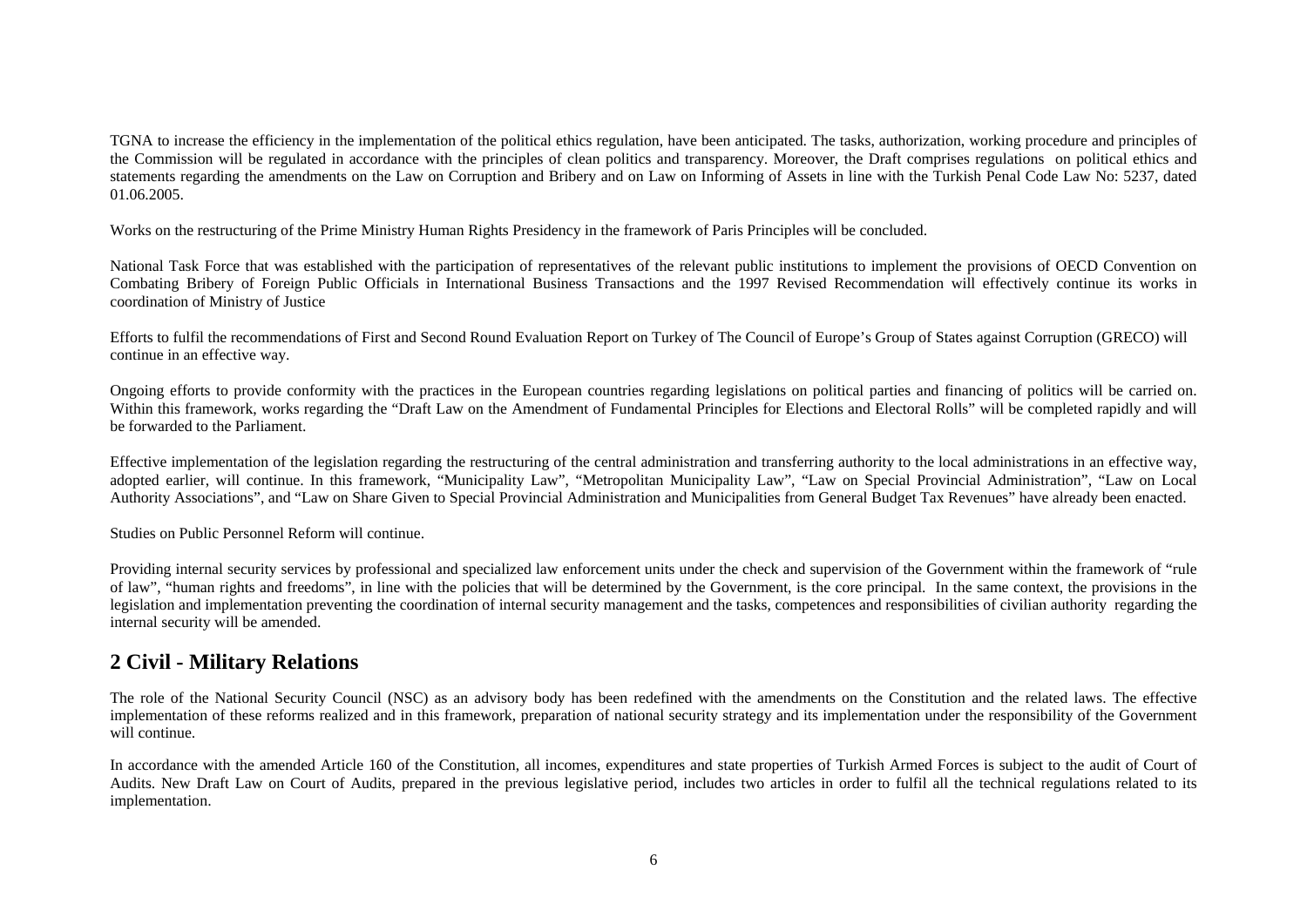As a part of Judicial Reform Strategy that will be prepared in line with the principles of a democratic state governed by the rule of law, the regulations related to the definition of tasks and competences of the military courts will also continue.

# **3 Functionality and Efficiency of the Judiciary**

Ensuring the implementation of the legal provisions concerning retrials in line with the judgments of the European Court of Human Rights decisions will be continued.

A "Judicial Reform Strategy" is being prepared by Ministry of Interior in order to strengthen the independence, impartiality and efficiency of the judiciary. "Judicial Reform Strategy" includes targets oriented to strengthening of impartiality of judiciary, improvement of impartiality of judiciary, increasing the efficiency and efficacy of judiciary, increasing the professional competency, improvement of the management system of judiciary organization, increasing the trust in judiciary, facilitating the access to justice, ensuring the preventive measures for disputes more effective , improving alternative ways of dispute resolution and improving penitentiary.

A Strategic Plan is being prepared by Ministry of Justice in order to strengthen the independency, impartiality and efficiency of judiciary more, to determine the mission and vision regarding the years between 2010 and 2014.

High Council of Judges and Prosecutors (HCoJP) will be restructured on the basis of objectivity, impartiality, transparency, accountability and broad representation and an effective objection mechanism against the decisions of the Council will be established.

Regional Courts of Appeal in Judicial Justice will start to operate and works regarding the establishment of Regional Courts of Appeal in the administrative judiciary will continue.

Infrastructure work necessary for the improvement of functionality and efficiency of the Judiciary has been accelerated. In this respect, works on establishment and operation of new courts, uniting the courts in close location, spread of specialized courts, strengthening the Council of Forensic Medicine, strengthening the physical and technological infrastructure together with increasing the number of judges, prosecutors and judicial staff to a sufficient level will continue rapidly.

Reviewing the expertise institution in Civil Procedure Law, the necessary amendments will be made in order to ensure the trials conducted rapidly, simply, with minimum expenditure and effectively. The works on developing conciliation in penal procedures and alternative ways of dispute resolution will continue. The works on improving the conciliation institution and making it more effective will go on. In this context, the "Draft Law on Conciliation in Penal Procedures" has been prepared by Ministry of Justice.

With regard to the principles of "equality of arms" between prosecution and defence, measures that can be considered necessary will be taken in conformity with the essence and tradition of the Turkish legal system.

The rearrangements of tasks, authorities and responsibilities of law enforcement officers and prosecutors in crime detection and investigation in line with the best practices in European countries will continue on the basis of constitutional principle of the separation and independence of the executive and the judiciary.

In order to increase the efficiency and functionality of the Judiciary, in-service training of judges, public prosecutors and auxiliary personnel by Turkish Justice Academy and by department of Training of Ministry of Justice will continue. Besides, training of judicial members regarding ECHR and the ECtHR case law will continue. In addition to this, in-service training will also continue to enhance the effectiveness of the court management.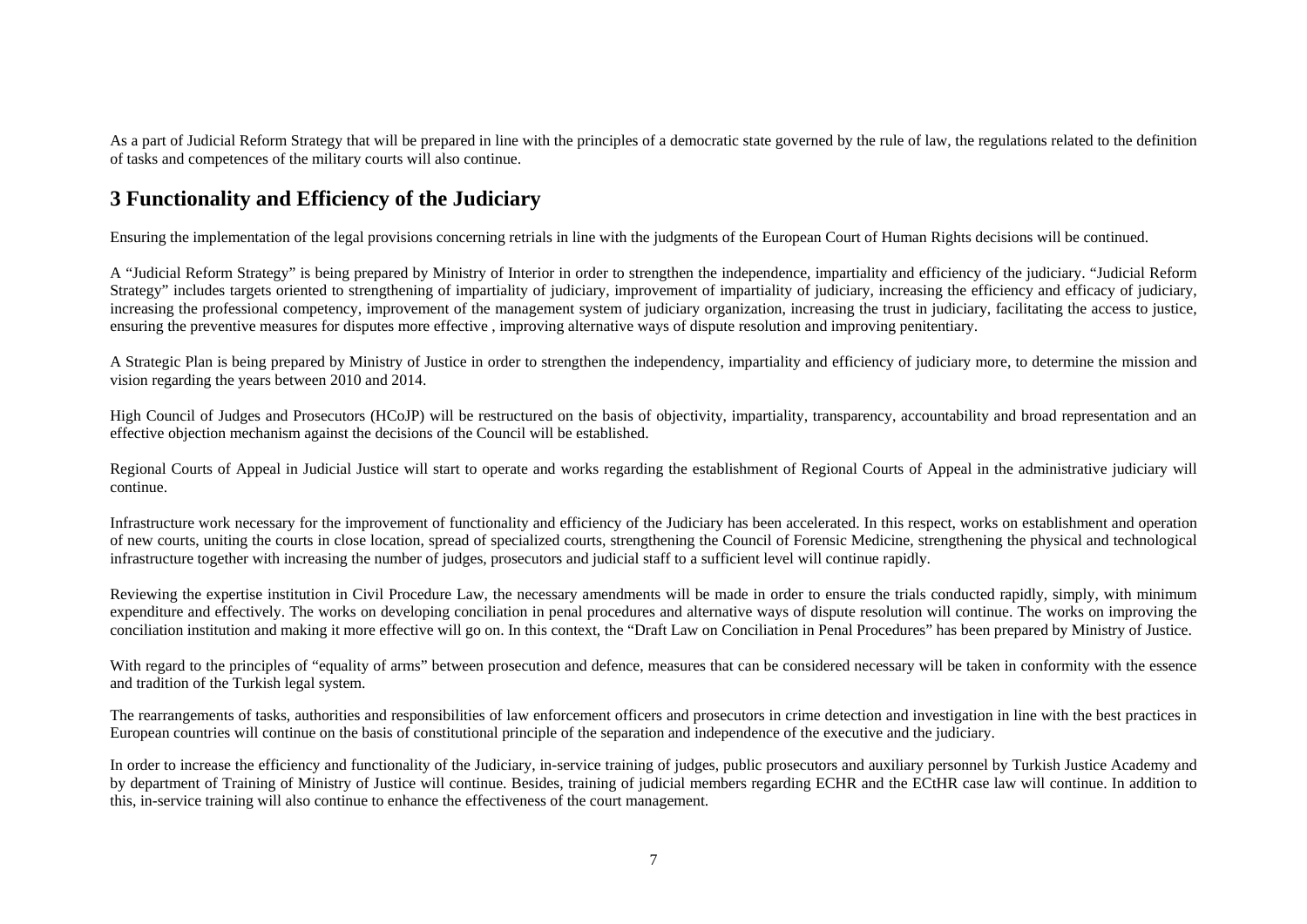Informing activities to the members of Constitutional Court, Court of Cassation and Council of State on ECHR, the ECtHR case law, the international conventions on human rights and fundamental freedoms to which Turkey is a party and the EU acquis communautaire will continue.

Ethical code for the members of judiciary will be formed.

"Law on the Protection of Personal Data" will be adopted.

The works on equipping penal enforcement institutions in accordance with the international standards will continue. In that context, probation services will be made effective and be widespread.

## **4 Prevention of Torture and Ill-treatment**

The importance will continue to be attached to, the implementation of the measures adopted in the context of "zero tolerance policy" against torture and ill-treatment, covering all public officers, in line with the European Convention on Human Rights, the provisions of the Turkish Penal Code and the recommendations of the European Committee for the Prevention of Torture and prevention of impunity.

To cope with the difficulties during the implementation, training activities on human rights and investigation techniques continues particularly for judges, public prosecutors and law enforcement officers. Trainings regarding the Article 3 of the ECHR, relevant case law of ECtHR and the impact of these to the Turkish law continue.

The Ministry of Interior and the Ministry of Justice will continue to ensure the effective implementation of laws and bylaws regarding the prevention of torture and illtreatment through circulars.

Necessary measures taken in order to use modern investigation techniques in line with universal human rights practices in criminal investigations continue. Trainings of forensic personnel, judges and public prosecutors in effective application of medical techniques within the framework of Istanbul Protocol continue.

The enhancement of the judicial capacity of the police in crime analysis, criminal investigation and questioning will continue.

Improved techniques in statement taking and questioning will be widespread.

Improvement of the training system for law enforcement officers will continue. The working conditions of law enforcement officers will be reviewed. Attaching importance and priority to preventive measures through using new technologies for preventing human right violations will continue.

Ethic Principles for Law Enforcement Officers have been issued. The works regarding the reflecting of these Principles in the basic training and in-service training will be carried out.

The Optional Protocol of "The United Nations Convention Against Torture, Other Cruel, Inhuman or Degrading Treatment of Punishment" will be ratified within a proper term.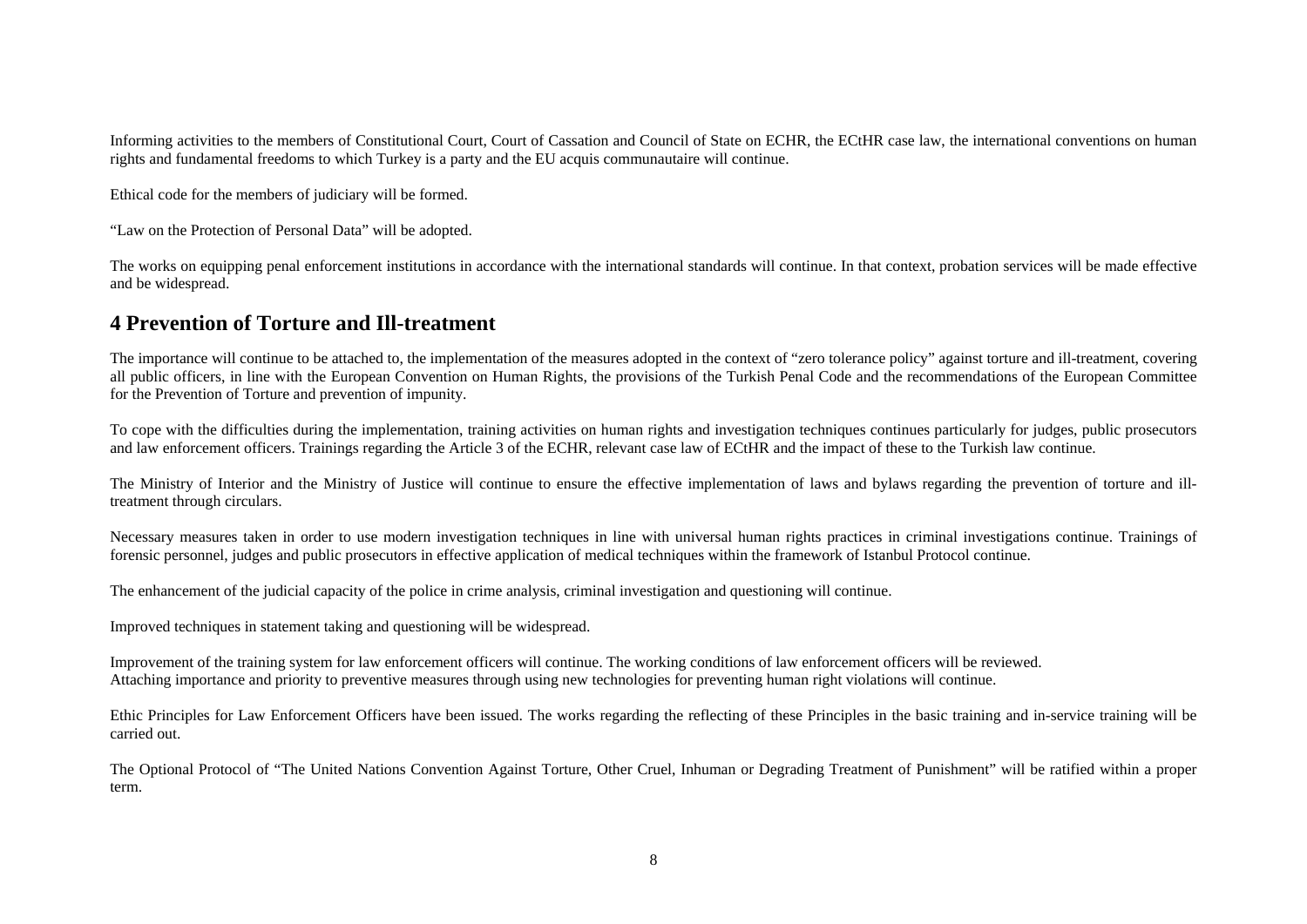#### **5 Access to Justice**

Works on facilitating access to justice, including making legal aid effective, will continue.

The implementation of the provisions of Criminal Procedural Code and relevant bylaws diligently in compliance with human rights will continue.

Within the framework of the related legislation, persons in need of an interpreter will have this right.

Works on improving detention centres in conformity with international standards will continue.

# **6 Freedom of Expression, the Right to Form an Association and the Right to Peaceful Assembly**

The exercise of freedom of expression, including freedom of press, will continue to be ensured in line with the European Convention on Human Rights and in accordance with the European Court of Human Rights case law. The references to the European Convention on Human Rights in the court decisions are increasing.

The works on harmonizing legislation regarding political parties with European Convention on Human Rights will continue.

Law on Meetings and Demonstrations will be revised and the effective implementation of the amendments to be made will be ensured.

In conformity with the European Convention on Human Rights and related case laws and in line with the implementation of all reforms regarding the freedom of peaceful assembly and demonstration, the capacity of Turkish police institution to intervene in the social events will be strengthened in the context of the implementation of measures regarding the use of proportional force by police.

The development of civil society and its involvement in the shaping of public policies will be more facilitated.

The dialogue, communication and cooperation between Turkish civil society and EU member states' civil society will be further encouraged.

In the framework of freedom of expression and ECHR, measures will be taken not to penalize the expressions which are in the form of criticism not including violence. The necessary amendments will be made.

In the framework of the Article 90 of the Constitution, the ongoing intensive training activities for local governors, law enforcement officers, judges and public prosecutors aiming to reflect fully and uniformly the ECHR and ECtHR case law will continue.

## **7 Full Enjoyment of All Fundamental Rights and Freedoms by All Individuals without Discrimination**

In the Turkish Penal Code discrimination is qualified as a crime. In the Law on Execution of Penalties and Security Measures, ban on the discrimination during execution is regulated as well. The provisions of the new Penal Code which foresees serious sentences for the honour killings will be implemented effectively.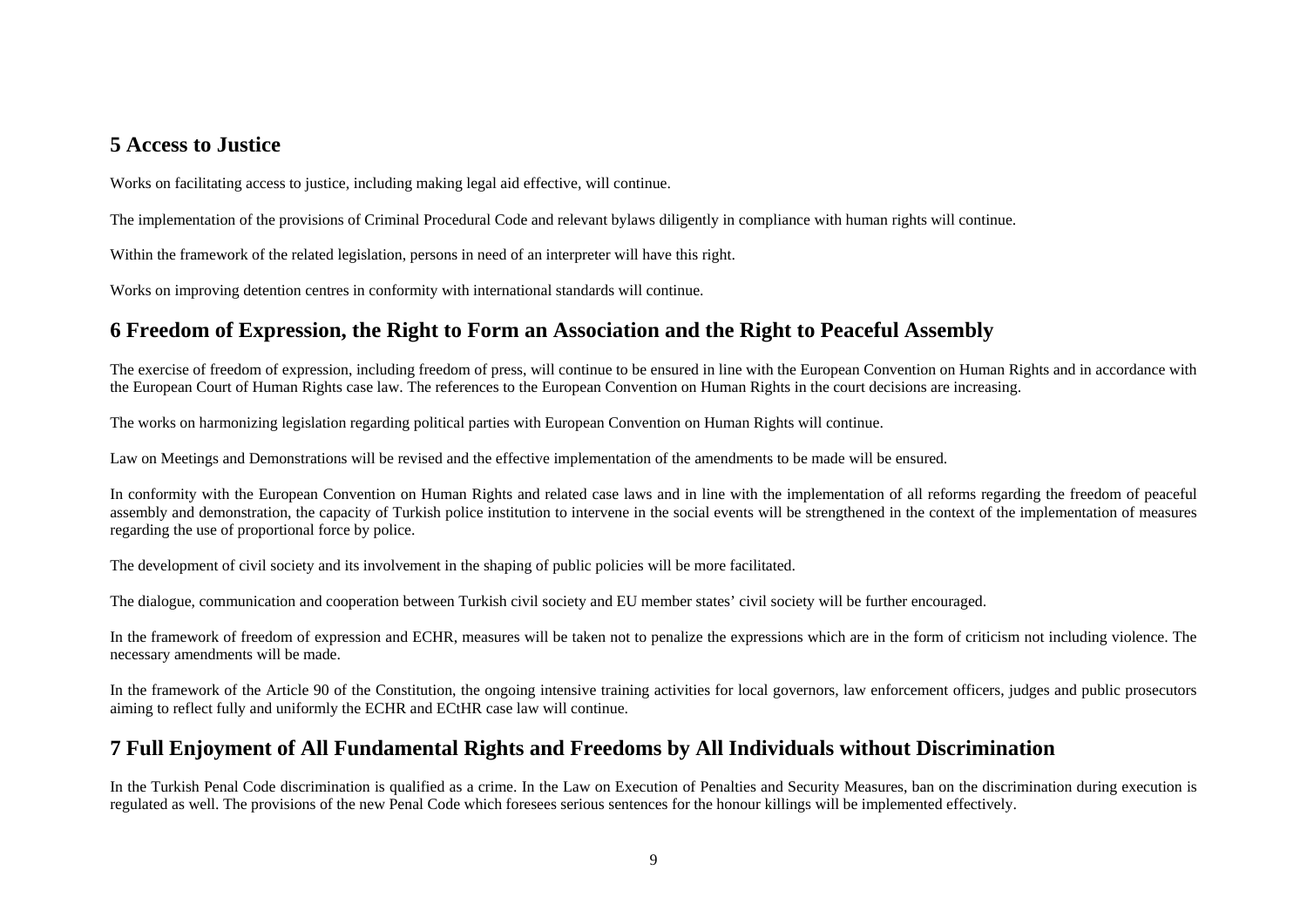Measures considered necessary to ensure atmosphere of tolerance will continue in order to ensure freedom of religion fully.

The Law on Private Education Institutions is renewed. In the context of the basic principles of the Constitution and secular national education system, the appropriate measures will be taken in order to meet the need of clergy of non-Muslim communities.

The facilities of broadcast in different languages and dialects used traditionally by Turkish citizens in their daily lives have been expanded further by the Law Amending the Law on Turkish Radio and Television Law and Law on the Establishment of Radio and Television Enterprises and Their Broadcasts. In this context, the steps regarding its implementation will continue.

Efforts on revising curriculum including removal of the expressions that may contain discrimination from the textbooks will continue.

The implementation of the reforms realized in the field of cultural rights will continue at its best.

The accessibility of disabled people to all private or public services will be ensured. Discrimination against the disabled has been recognized as a crime in the Turkish Penal Code. Full harmonization with the European Union acquis communautaire regarding the equal opportunity in offices and in profession will be achieved.

## **8 Women Rights**

The status of women in the society including their participation in the education, labour force and political and social life will be strengthened. In this framework, women organizations will continue to be supported.

In accordance with the current legislation, special trainings of judges and prosecutors, law enforcement bodies, municipalities and other relevant institutions regarding the women rights will continue. The works on establishing shelters for women under the threat of violence in the municipalities will continue. Informative and raising awareness trainings on combating violence against women will be provided to the law enforcement officers and employees working in the health sector.

The activities to determine the reasons and results of violence against women will be conducted.

Spreading the applications of micro credit in various provinces to other provinces in order to increase the participation of women to labour force will be ensured.

Measures on the prevention of violence against women will intensively be monitored and trainings and raising awareness activities will be supported. Comprehensive and broad campaigns will be organized in order to raise awareness of the public about combating violence against women and the participation of all sections of the society will be ensured.

The report of the Parliament's Investigative Commission established in order to determine the measures necessary to be taken through investigating reasons of the honour killings and violence against women and children has been endorsed by our Government. Within the framework of the Prime Ministry Circular No. 2006/17, report recommendation on combating violence against women and honour killings will be implemented.